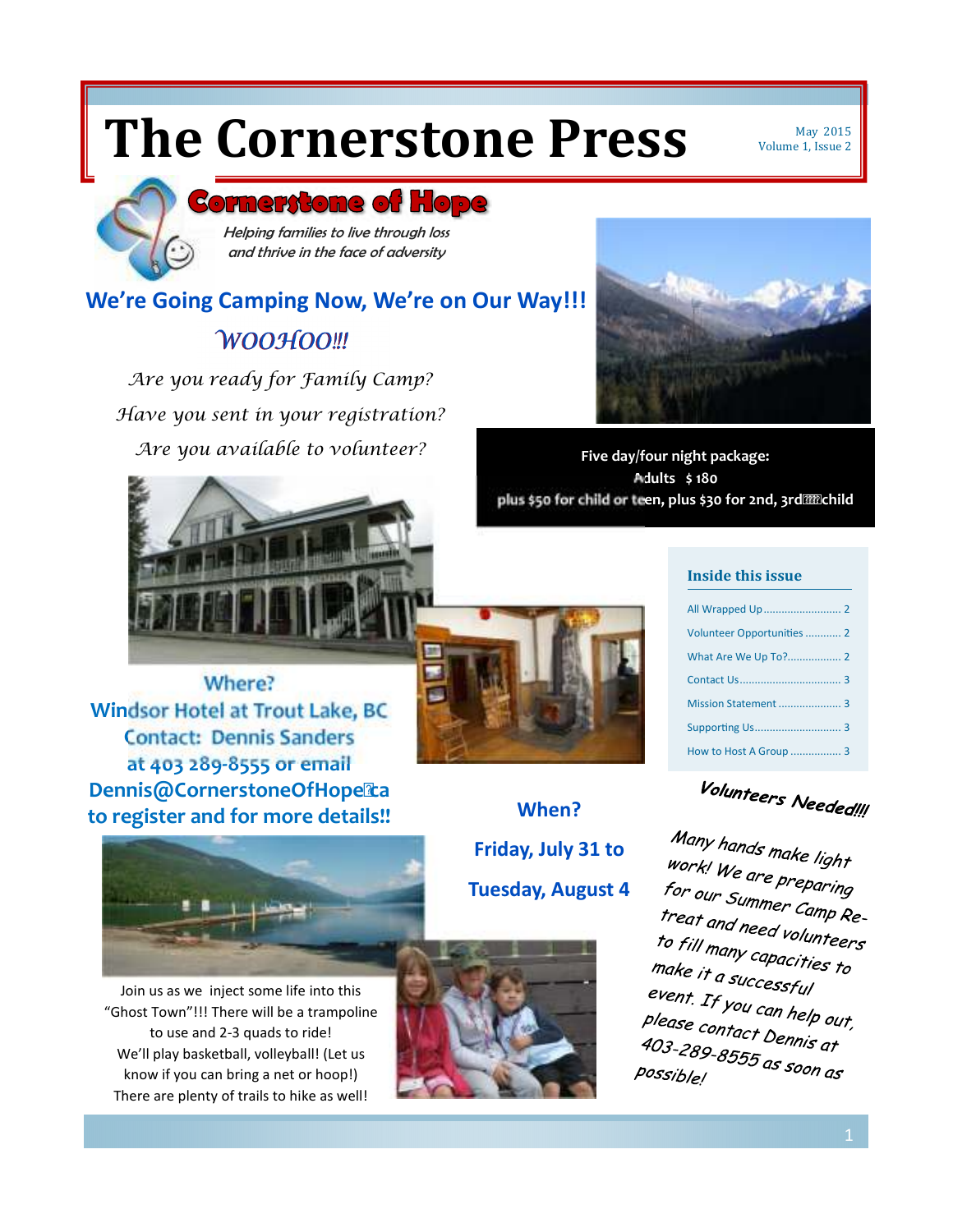## All Wrapped Up! volunteers Opportunities!!!

Our Winter/Spring 2015 session saw a total of 70 people come through the sessions—26 children, 23 adults… led by 21 facilitators!!

Some of our adult participants have commented that the DivorceCare group "engraved love in our hearts again!" and that Cornerstone feels like a family to them.

Another comment was "Cornerstone of Hope has been such a positive "wonder" in the most difficult period of my lifetime... my words could never express what Cornerstone of Hope has given me…"

*The reality behind everything we do is that the programs offered by Cornerstone change lives! Whether you give of your finances, your me, your prayers or any other way, we appreciate the support from each and every one of you!!* 

With the wrap-up of the Winter/Spring session, the leaders of Cornerstone of Hope are turning their focus to other matters!

- 1. On the top of our list is the writing of the new curriculum for the age group 9-12. Meetings will happen on an almost weekly basis with a volunteer team. Our goal is to have the curriculum finished for use at the fall 2015 session!
- **2.** Camp is quickly approaching and we will need facilitators for groups, kitchen helpers, activity organizers, pre-camp preparation work (curriculum prep for facilitators!) and more! If you can come to camp and are willing to help out, contact Dennis for more information!

**Dennis can be reached at 403-289-8555 or at Dennis@CornerstoneOfHope.ca** 

## What are we up to?

Our staff is regularly looking for more sources of grant funding for Cornerstone of Hope!

Dennis and Irene recently completed "Plan to Protect" training and you will soon see a new statement from Cornerstone that details a plan that protects the children, adults and facilitators who work with Cornerstone of Hope! Plan to Protect helps organizations know how to stay on top of safety issues, to make sure that everyone is protected and programs are run in a safe manner. Completing the Plan to Protect also gives us insurance deductions.

We are working to put together a Staff Retreat for training and planning purposes as well, hopefully within the next year.

Please continue to keep us in your prayers as we work to improve and maintain our excellent programs! If you know of resources we can access or apply for, please do not hesitate to pass on that information to Dennis@CornerstoneOfHope.ca!

We welcome your input and thank you for your support!